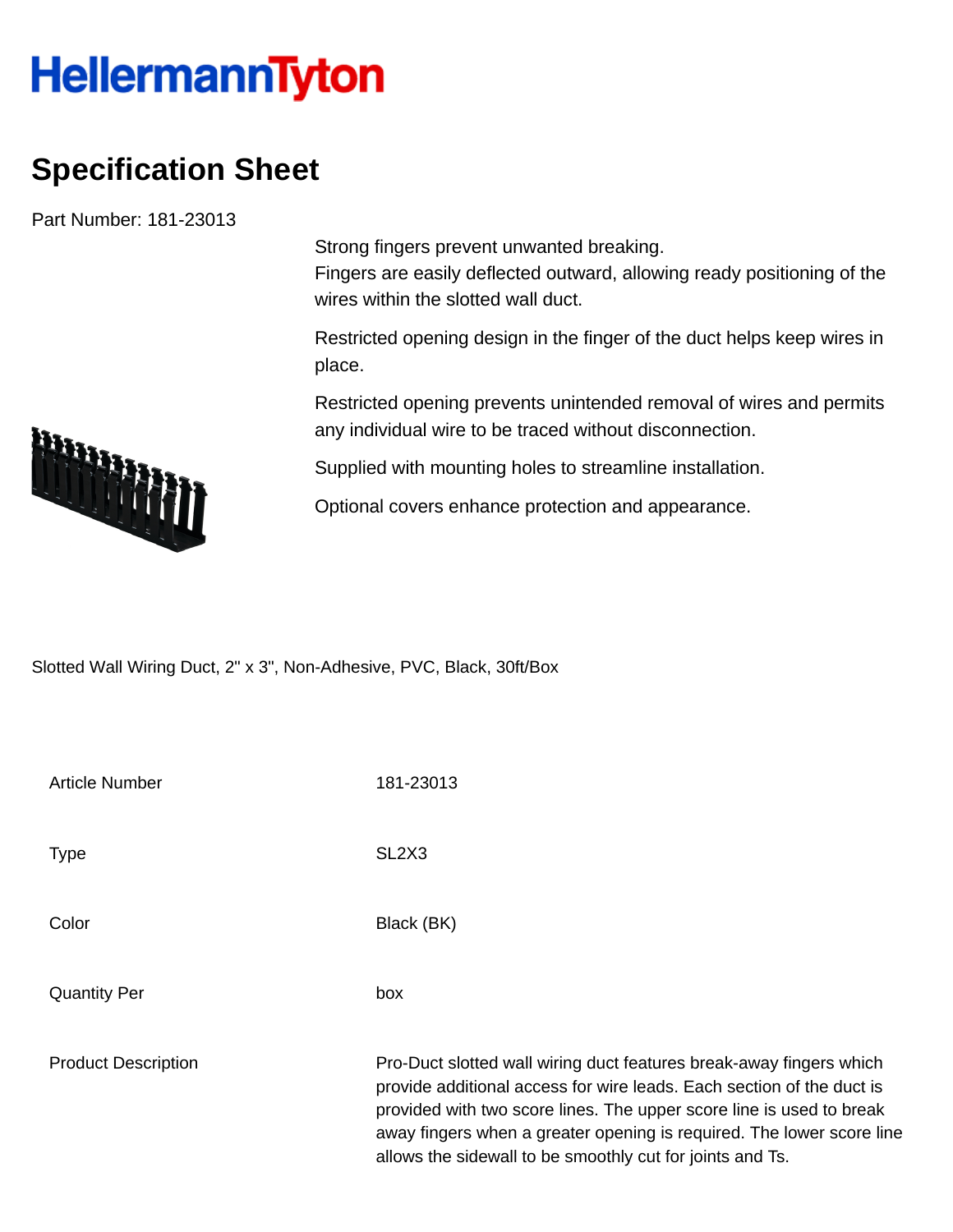| <b>Short Description</b>         | Slotted Wall Wiring Duct, 2" x 3", Non-Adhesive, PVC, Black, 30ft/Box |  |
|----------------------------------|-----------------------------------------------------------------------|--|
| <b>Global Part Name</b>          | SL2X3-PVC-BK                                                          |  |
| <b>Technical Description</b>     | Non-Adhesive                                                          |  |
| Length L (Imperial)              | 6.0                                                                   |  |
| Length L (Metric)                | 1.83                                                                  |  |
| Width W (Imperial)               | $2.0\,$                                                               |  |
| Width W (Metric)                 | 50.8                                                                  |  |
| Height H (Imperial)              | 3.07                                                                  |  |
| Height H (Metric)                | 77.9                                                                  |  |
| Mounting Hole Centers (Imperial) | 4.0                                                                   |  |
|                                  |                                                                       |  |
| Material                         | Polyvinylchloride (PVC)                                               |  |
| <b>Material Shortcut</b>         | ${\sf PVC}$                                                           |  |
| Flammability                     | Self-extinguishing                                                    |  |
| Halogen Free                     | No                                                                    |  |